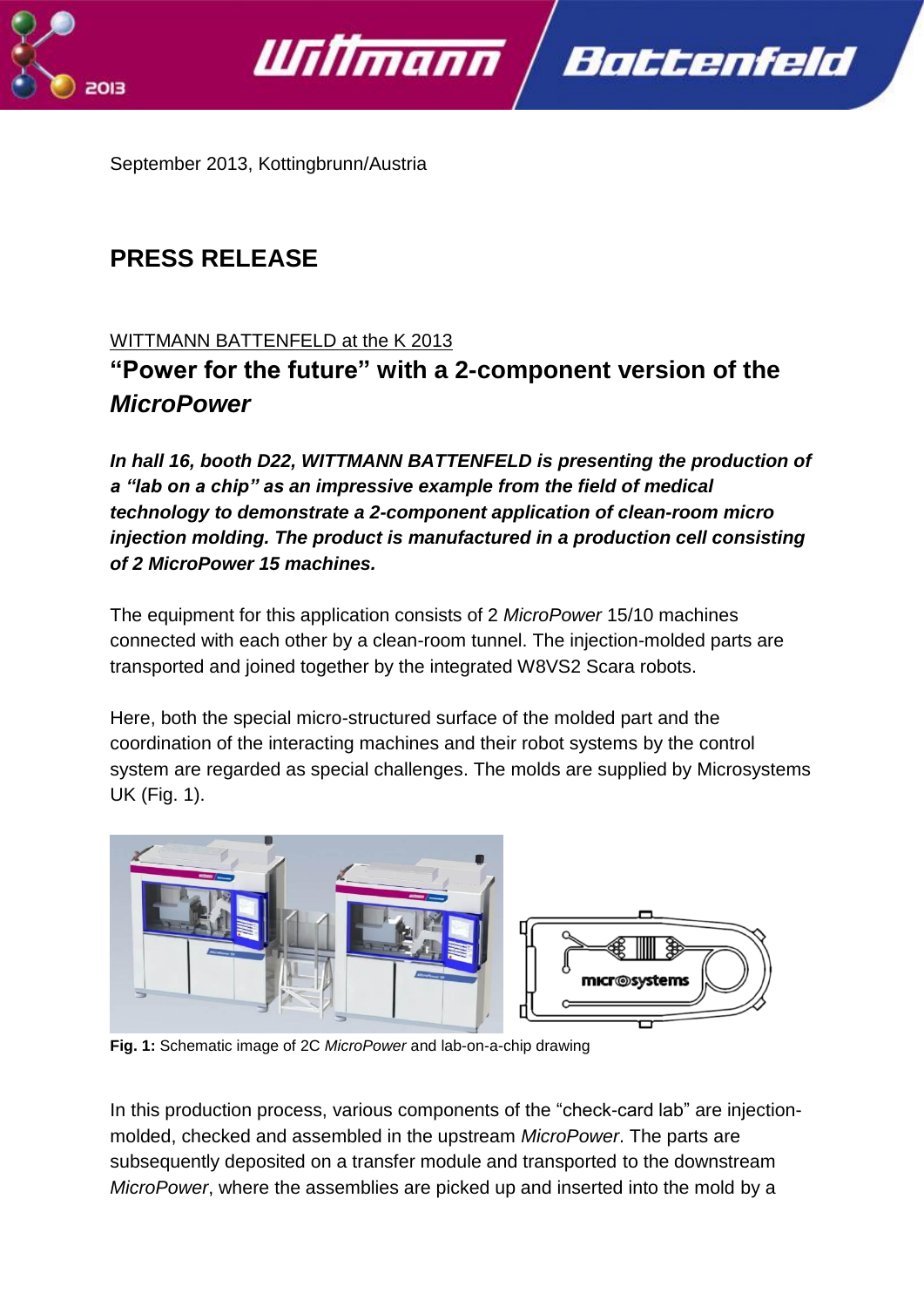

combined insertion/removal handling system. Here, the parts are overmolded with TPE (thermoplastic elastomer), then removed and transferred to a depositing system.

Battenfeld



Willmann

**Fig. 2:** Parts are formed and assembled in the injection molding machine on display (1 and 2) and subsequently overmolded in the downstream injection molding machine (3); finally, the finished part is removed and deposited (4).

The objective of this demonstration is to give trade visitors an idea of the *MicroPower*'s capabilities and its flexible application options. Firstly, it shows the extremely high degree of precision with which micro parts and micro surface structures can be reproduced and manufactured in a stable injection molding process. Secondly, it highlights the outstanding flexibility of the *MicroPower* and its peripheral appliances. Thanks to these attributes, this specialized machine is able to accomplish even highly complex tasks.

## Lab on a chip

The term "lab on a chip" normally designates a micro fluidic system which scales down certain selected functions of conventional labs (such as the separation of individual ingredients from a mixture) to the dimensions of a microchip, using only minute volumes of fluid (Fig. 3).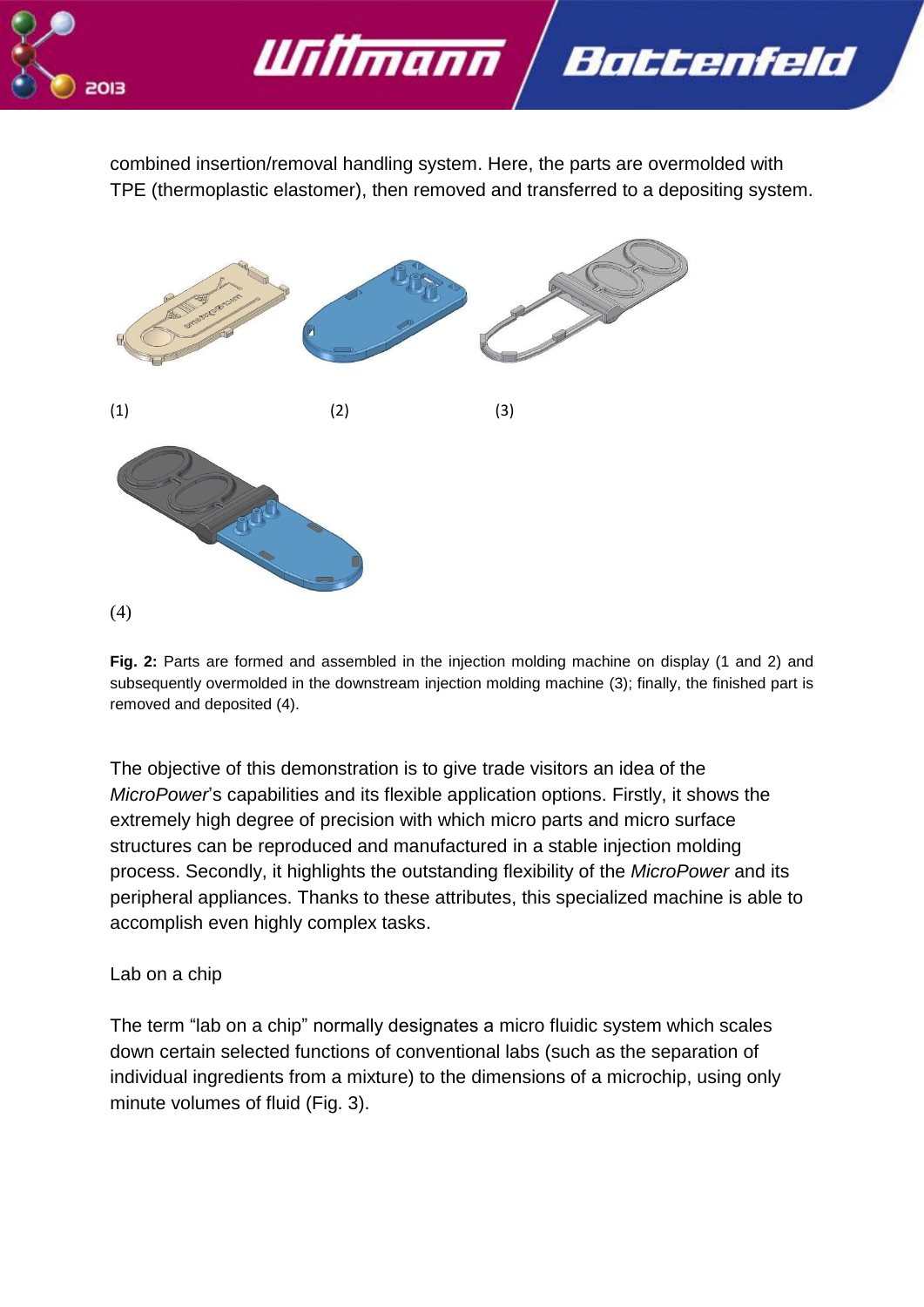

With this technology, fluids such as blood can be completely and automatically analyzed on a single chip. Transport of the samples between the various reaction and analysis chambers is effected by capillary forces.

From the engineering point of view, lab-on-a-chip systems can be regarded as a subcategory of micro-electromechanical systems, which combine miniaturized sensor systems with micro fluidics. This involves special challenges in terms of structuring and finishing component surfaces and modifying their electrical attributes.

The *MicroPower* is the machine model of the *PowerSeries* from WITTMANN BATTENFELD specially designed for injection-molding small and micro parts. The specially remarkable feature of the *MicroPower* is the innovative two-step screw-andplunger injection unit with a shot volume range from 0.05 to 4 cm<sup>3</sup>. Via this injection unit, thermally homogeneous melt is injected with the result of premium-quality parts from absolutely stable production with short cycle times. Thanks to the all-electric *MicroPower*'s excellent clean-room compatibility, this machine is particularly predestined for medical technology applications.